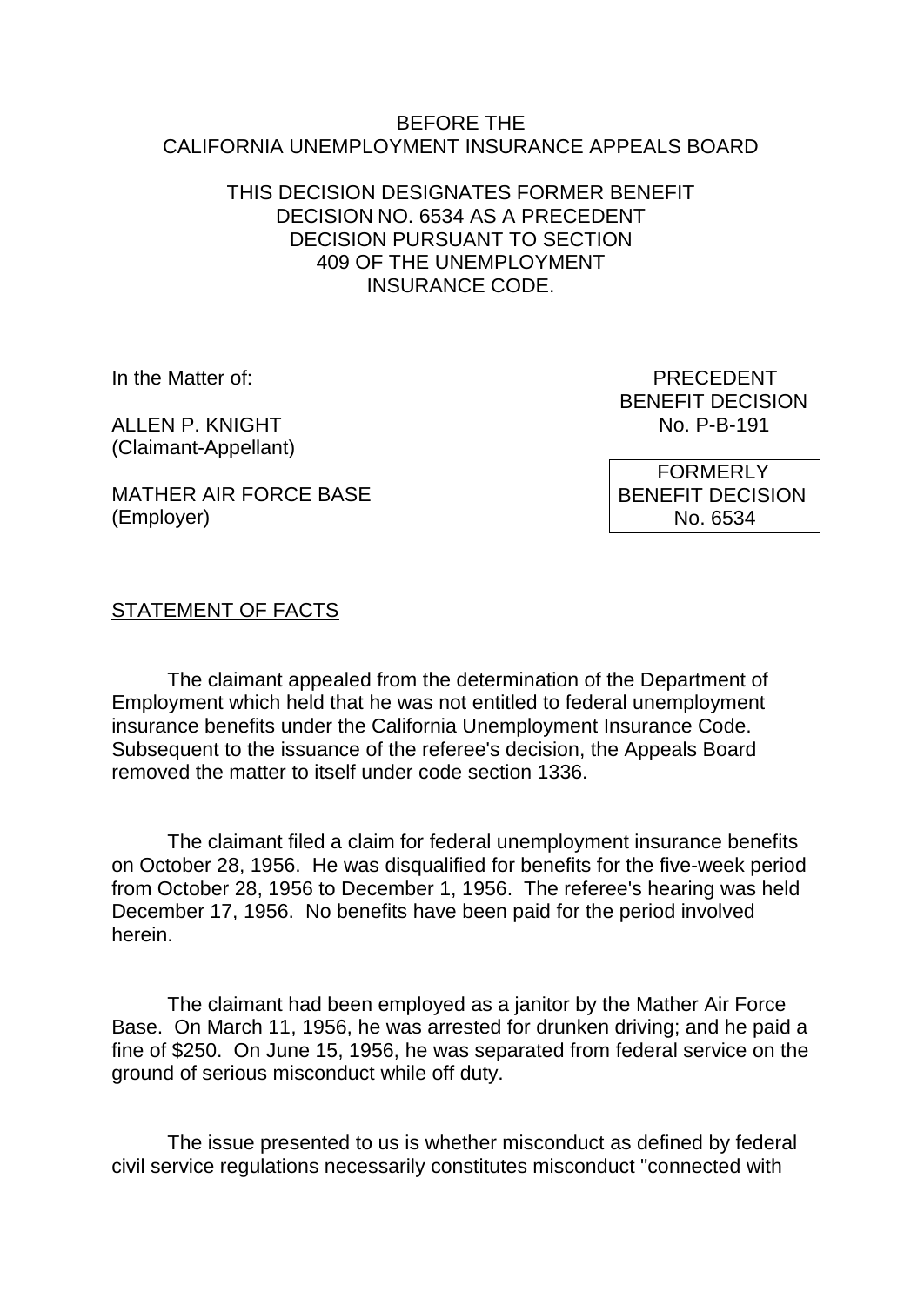his most recent work" within the meaning of California Unemployment Insurance Code section 1256.

## REASONS FOR DECISION

We have previously held that, in claims for federal unemployment insurance benefits, the "findings" of a federal agency with respect to the termination of employment are final and conclusive (Benefit Decisions Nos. 6377 and 6405). Title XV of the Social Security Act provides that the unemployment insurance law of the state in which a claim for federal unemployment insurance benefits is filed shall be applicable to the claim.

In the present case, the fact that the claimant had been discharged because he had been convicted of drunken driving while off duty constituted misconduct under federal regulations. However, whether such conduct would also be considered as misconduct connected with the claimant's work under California Unemployment Insurance Code section 1256 is not a question of fact to be conclusively determined by the federal agency but is rather an application by this Appeals Board of the California unemployment insurance law to the facts involved.

We have previously held that, in order to constitute misconduct within the meaning of code section 1256, the claimant must have materially breached a duty owed the employer under the contract of employment, which breach tends substantially to injure the employer's interest. In accord with this principle, a discharge resulting from a violation of a company rule is not, in itself, a discharge for misconduct which results in the disqualification for benefits under code section 1256 (Benefit Decision No. 4685). In the present case, the incident occurred while the claimant was off duty and did not tend substantially to injure the employer's interest. Accordingly, we find that the claimant was discharged for reasons other than misconduct connected with his work.